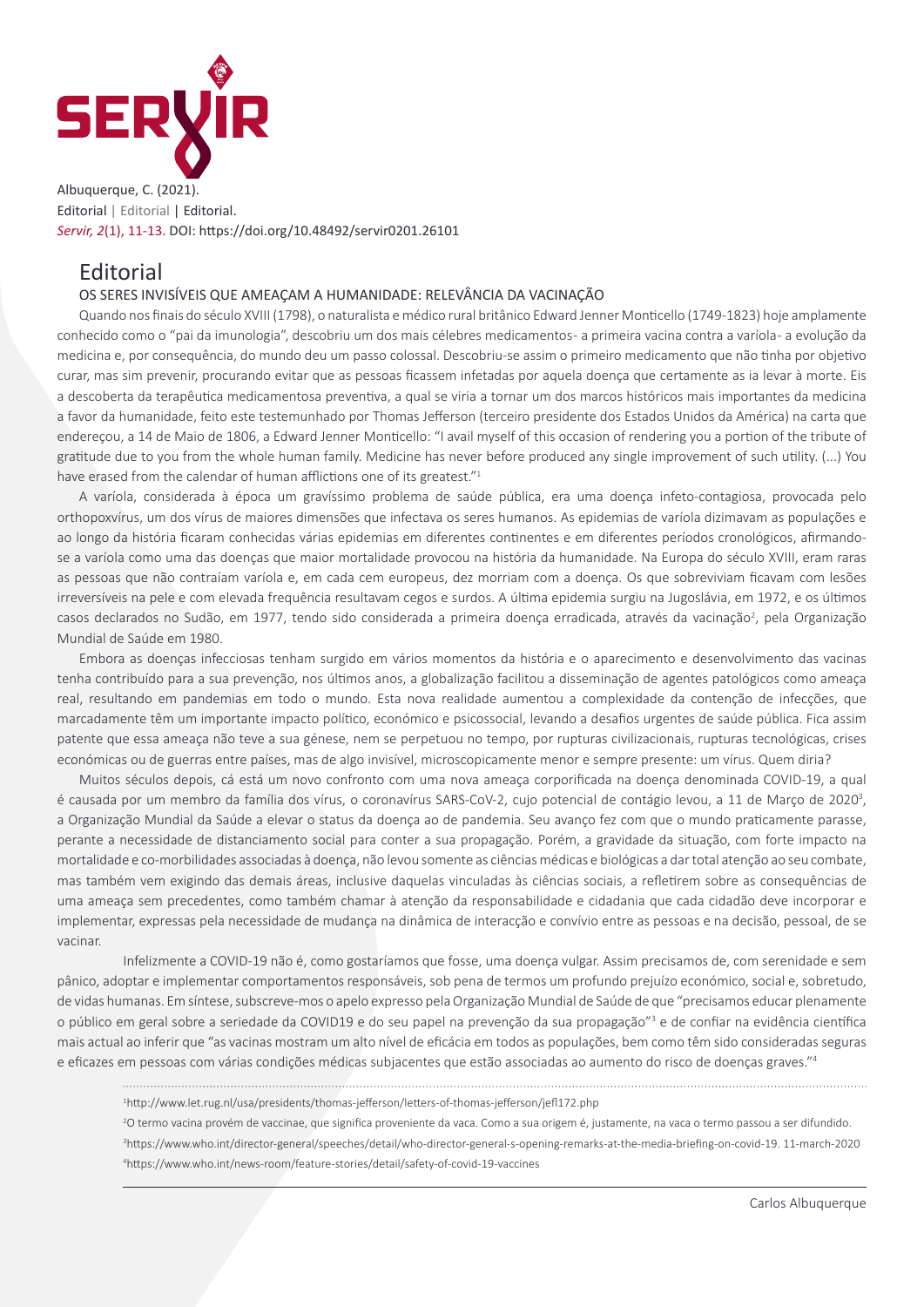## Albuquerque, C. (2021). Editorial | Editorial | Editorial. *Servir, 2*(1), 11-13. DOI: https://doi.org/10.48492/servir0201.26101

# Editorial

#### THE INVISIBLE BEINGS THAT THREATEN HUMANITY: RELEVANCE OF VACCINATION

When in the late 18th century (1798), the British naturalist and rural physician Edward Jenner Monticello (1749-1823), now widely known as the "father of immunology", discovered one of the most famous medicines- the first vaccine against smallpox- The evolution of medicine and, consequently, of the world took a colossal step. In this way, the first drug that was not intended to cure, but to prevent, was discovered, trying to prevent people from becoming infected by that disease that would certainly lead to death. Here is the discovery of preventive drug therapy, which would become one of the most important historical landmarks of medicine in favor of humanity, a feat witnessed by Thomas Jefferson (third president of the United States of America) in his letter, on the 14th of May 1806, to Edward Jenner Monticello: "I avail myself of this occasion of rendering you a portion of the tribute of gratitude due to you from the whole human family. Medicine has never before produced any single improvement of such utility. (...) You have erased from the calendar of human afflictions one of its greatest."<sup>1</sup>

Smallpox, considered at the time a very serious public health problem, was an infectious-contagious disease caused by the orthopoxvirus, one of the largest viruses that infected human beings. Smallpox epidemics decimated populations and throughout history several epidemics have been known in different continents and in different chronological periods, asserting smallpox as one of the diseases that caused the highest mortality in human history. In eighteenth-century Europe, people who did not get smallpox were rare, and ten out of every hundred Europeans died from the disease. Those who survived were left with irreversible skin lesions and with high frequency were blind and deaf. The last epidemic appeared in Yugoslavia, in 1972, and the last cases declared in Sudan, in 1977, having been considered the first disease eradicated, through vaccination<sup>2</sup>, by the World Health Organization in 1980.

Although infectious diseases have appeared at various times in history and the appearance and development of vaccines has contributed to their prevention, in recent years, globalization has facilitated the spread of pathological agents as a real threat, resulting in pandemics around the world. This new reality has increased the complexity of containing infections, which have markedly had an important political, economic and psychosocial impact, leading to urgent public health challenges. It is thus clear that this threat did not have its genesis, nor was it perpetuated in time, by civilizational ruptures, technological ruptures, economic crises or wars between countries, but from something invisible, microscopically smaller and always present: a virus. Who would say?

Many centuries later, here is a new confrontation with a new threat embodied in the disease called COVID-19, which is caused by a member of the virus family, the SARS-CoV-2 coronavirus, whose potential for contagion led to the 11th of March 2020<sup>3</sup>, the World Health Organization to elevate the status of the disease to that of a pandemic. Its advance made the world practically stop, given the need for social distancing to contain its spread. However, the seriousness of the situation, with a strong impact on mortality and comorbidities associated with the disease, has not only led the medical and biological sciences to give full attention to combating it, but has also been demanding from other areas, including those linked to the social sciences. , to reflect on the consequences of an unprecedented threat, as well as to draw attention to the responsibility and citizenship that each citizen must incorporate and implement, expressed by the need for change in the dynamics of interaction and coexistence between people and in the personal decision of get vaccinated.

Unfortunately COVID-19 is not, as we would like it to be, a common disease. So we need, calmly and without panic, to adopt and implement responsible behavior, otherwise we will have a profound economic, social and, above all, human lives loss. In summary, we subscribe to the call expressed by the World Health Organization that "we need to fully educate the general public about the seriousness of COVID19 and its role in preventing its spread"<sup>3</sup> and to rely on the most current scientific evidence when inferring that "vaccines show a high level of efficacy in all populations, as well as have been considered safe and effective in people with a variety of underlying medical conditions that are associated with an increased risk of serious disease."<sup>4</sup>

1 http://www.let.rug.nl/usa/presidents/thomas-jefferson/letters-of-thomas-jefferson/jefl172.php

2 O termo vacina provém de vaccinae, que significa proveniente da vaca. Como a sua origem é, justamente, na vaca o termo passou a ser difundido.

3 https://www.who.int/director-general/speeches/detail/who-director-general-s-opening-remarks-at-the-media-briefing-on-covid-19. 11-march-2020 4 https://www.who.int/news-room/feature-stories/detail/safety-of-covid-19-vaccines